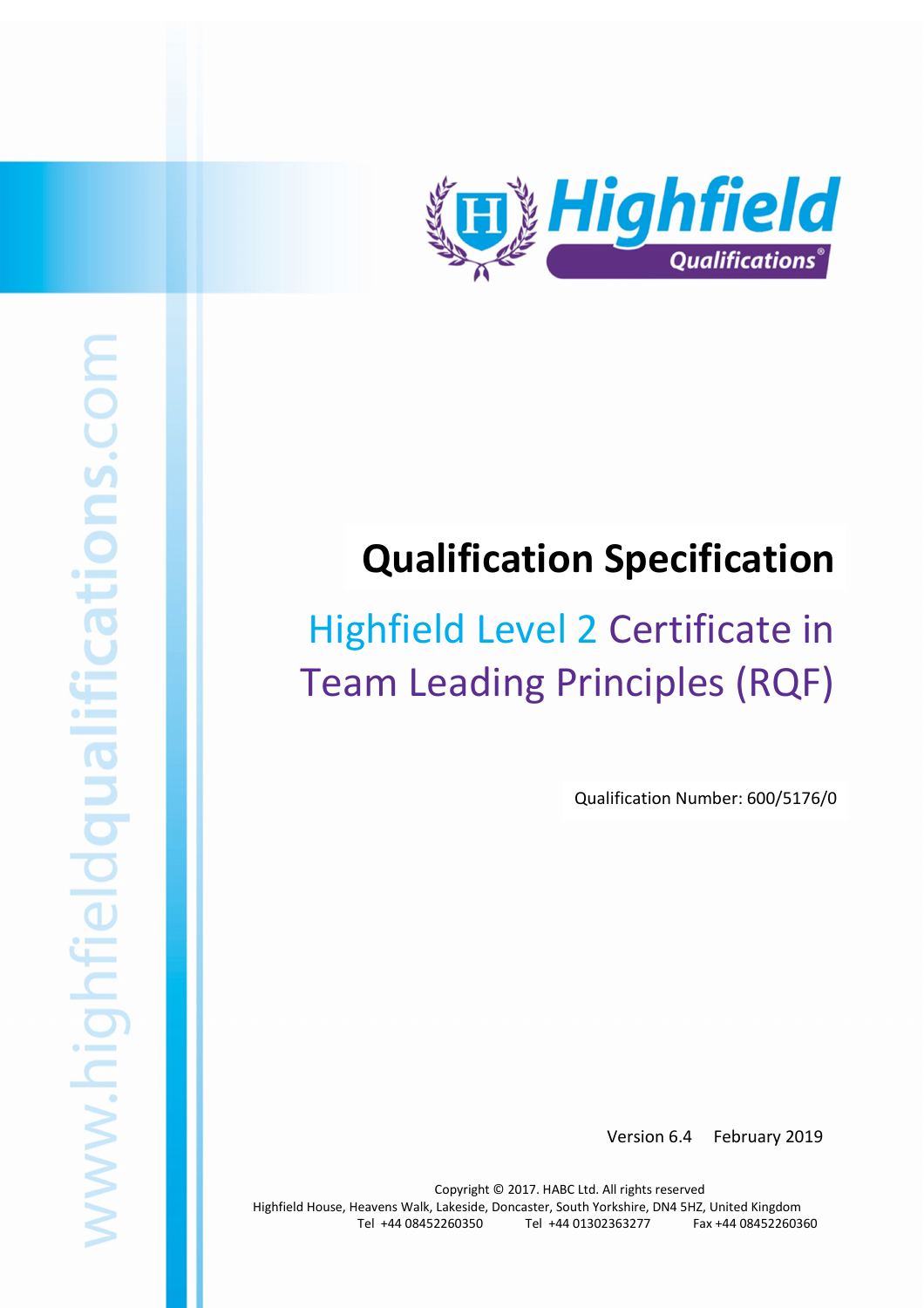

# **Contents**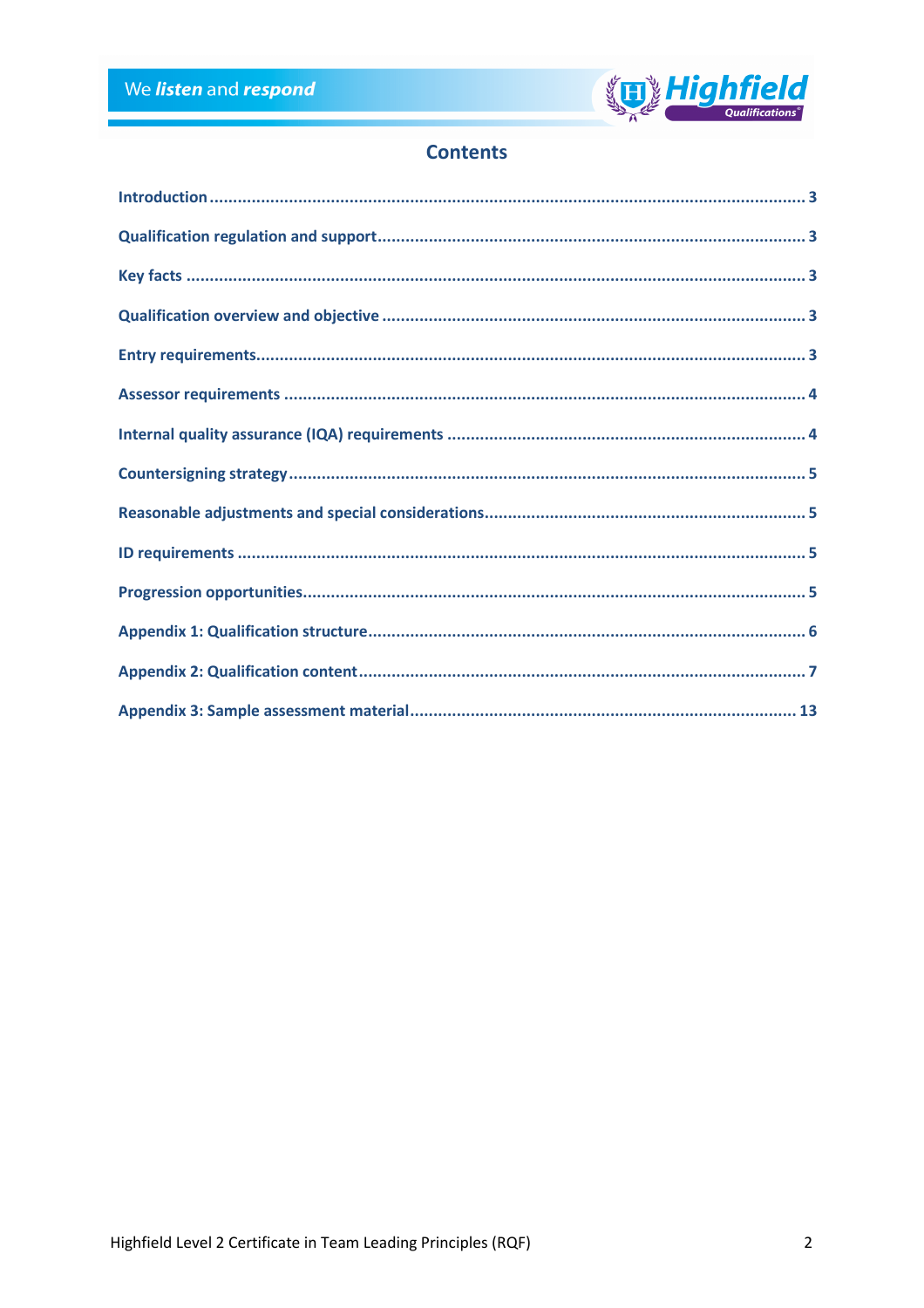

# Highfield Level 2 Certificate in Team Leading Principles (RQF)

## Introduction

This qualification specification is designed to outline all you need to know to offer this qualification at your centre. If you have any further questions, please contact your account manager.

## Qualification regulation and support

The Level 2 Certificate in Team Leading Principles (RQF) has been developed and is awarded by Highfield Qualifications and sits on the Regulated Qualifications Framework (RQF). The RQF includes qualifications regulated by Ofqual and CCEA Regulation. It is also suitable for delivery in Wales and is regulated by Qualifications Wales.

#### Key facts

| <b>Qualification number:</b>           | 600/5176/0            |
|----------------------------------------|-----------------------|
| Learning aim reference:                | 60051760              |
| <b>Credit value:</b>                   | 13                    |
| <b>Assessment method:</b>              | Portfolio of evidence |
| <b>Guided learning hours (GLH):</b>    | 55                    |
| <b>Total qualification time (TQT):</b> | 130                   |

#### Qualification overview and objective

The objective of this qualification is to support learners in a team leading role in the workplace. It is aimed at learners who are new to team leading or looking to progress into this type of job role. The qualification will allow learners to develop their knowledge and understanding of a team leading role, resulting in the achievement of a nationally recognised qualification. This qualification can be applied to a range of occupational sectors.

Topics covered include team leading responsibilities, managing yourself and providing direction to your team and communicating information and knowledge in the workplace.

#### Entry requirements

This qualification is approved for delivery to learners aged 16+.

It is advised that learners have a minimum of level 2 in literacy and numeracy before enrolling onto this course.

## Guidance on delivery

The total qualification time for this qualification is 130 and of this 55 are recommended as guided learning hours.

TQT is an estimate of the total number of hours it would take an average learner to achieve and demonstrate the necessary level of attainment to be awarded with a qualification, both under direct supervision (forming guided learning hours) and without supervision (all other time). TQT and GLH values are advisory and assigned to a qualification as guidance.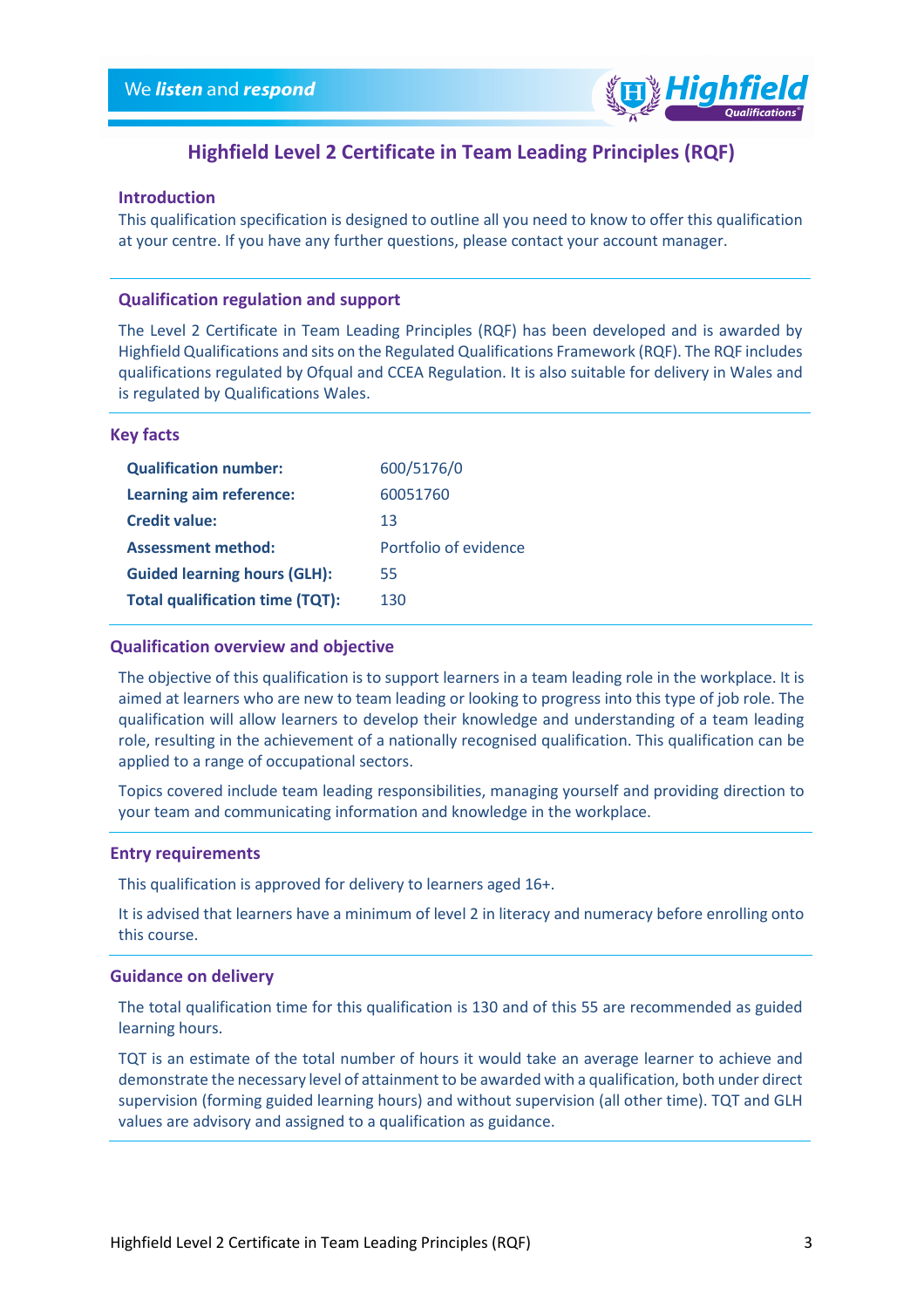

#### Guidance on assessment

This qualification is assessed by portfolio of evidence which will be internally assessed and internally quality assured by the centre. This qualification is graded as pass/fail.

Suggested paperwork is available to download from the Highfield Qualifications website. If a centre would like to use alternative paperwork, this must be sent to the External Quality Support team for approval.

Centres must take all reasonable steps to avoid any part of the assessment of a learner (including any internal quality assurance and invigilation) being undertaken by any person who has a personal interest in the result of the assessment.

#### Guidance on quality assurance

Highfield Qualifications require centres to have in place a robust mechanism for internal quality assurance. Internal quality assurance must be completed by an appropriately qualified person and that person must not have been involved in any aspect of the delivery or assessment of the course they are quality assuring.

#### Recognition of prior learning (RPL)

Centres may apply to use recognition of prior learning or prior achievement to reduce the amount of time spent in preparing the learner for assessment.

For further information on how centres can apply to use RPL as described above, please refer to the Recognition of Prior Learning (RPL) policy in the members' area of the Highfield website. This policy should be read in conjunction with this specification and all other relevant Highfield documentation.

#### Assessor requirements

Highfield Qualifications requires nominated assessors for this qualification to meet the following:

- have occupational experience in the qualification sector and in-depth technical understanding related to the qualifications for which they are assessing learners
- hold or be working towards a recognised assessing qualification, which could include any of the following:
	- − Level 3 Award in Assessing Competence in the Work Environment
	- − A1/A2
	- − D32/D33
- maintain appropriate continued professional development for the subject area

#### Internal quality assurance (IQA) requirements

Highfield Qualifications requires internal quality assurers for this qualification to meet the following:

- have occupational experience in the qualification sector and sufficient technical understanding related to the qualifications that they are internally verifying.
- hold or be working towards a recognised internal quality assurance qualification, which could include any of the following:
	- − Level 4 Award in the Internal Quality Assurance of Assessment Processes and Practice
	- − D34
- maintain appropriate continued professional development for the subject area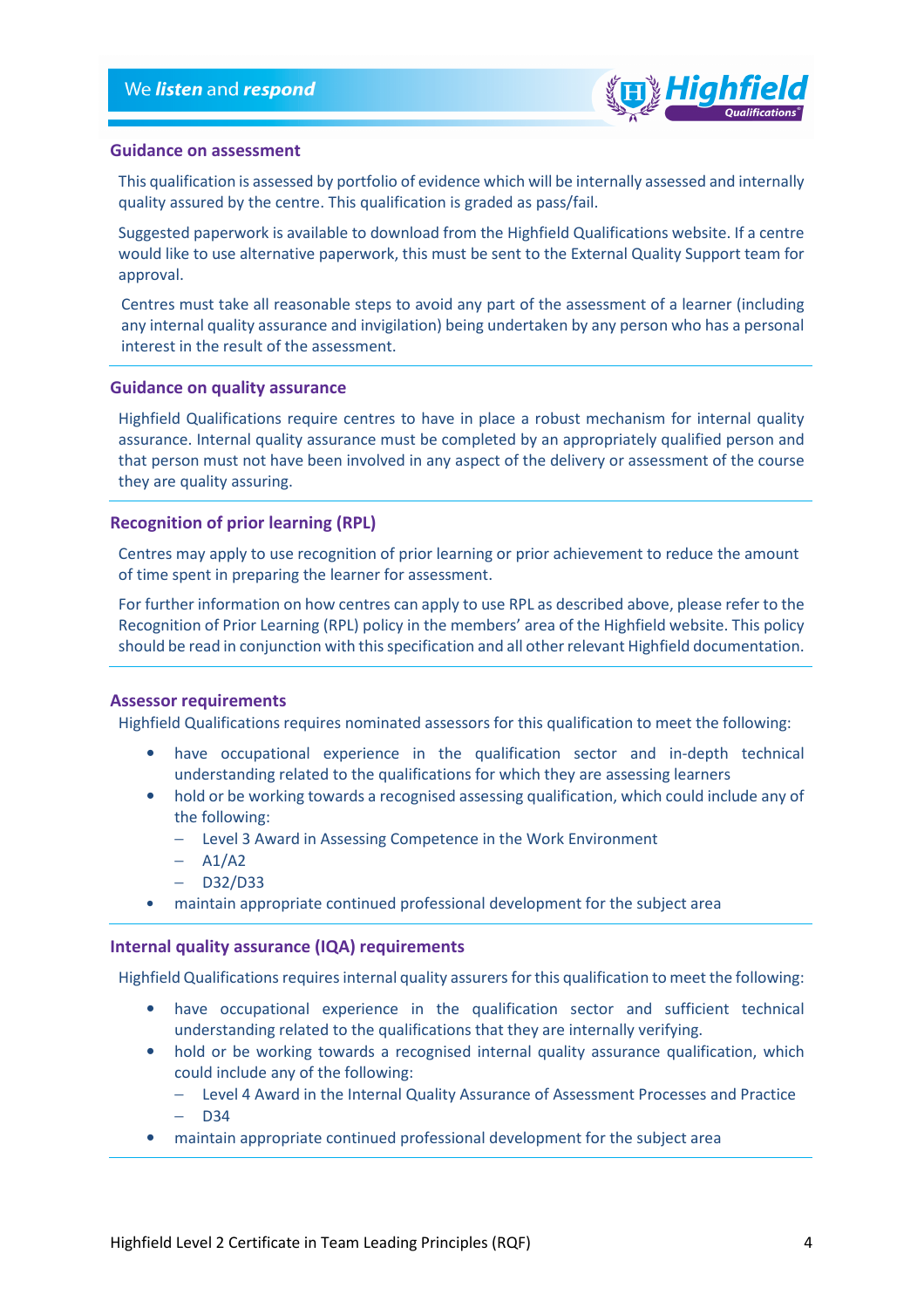

## Countersigning strategy

While it is a minimum requirement for centres to have the appropriately qualified workforce in place, it is understood that centres may have new personnel who are working towards those requirements. During this period, centres are required to have a robust countersigning strategy in place that supports and validates unqualified assessment/quality assurance decisions, until the point where they meet the requirements as detailed above.

## Reasonable adjustments and special considerations

Highfield Qualifications has measures in place for learners who require additional support. Please refer to Highfield Qualifications' Reasonable Adjustments Policy for further information/guidance.

#### ID requirements

It is the responsibility of the centre to have systems in place to ensure that the person taking an assessment is indeed the person they are claiming to be. All centres are therefore required to ensure that each learner's identification is checked before they undertake the assessment. Highfield Qualifications recommends the following as proof of a learner's identity:

- a valid passport (any nationality)
- a signed UK photocard driving licence
- a valid warrant card issued by HM forces or the police
- another photographic ID card, e.g. employee ID card, student ID card, travel card etc.

If a learner is unable to produce any of the forms of photographic identification listed above, a centre may accept another form of identification containing a signature, for example, a credit card. Identification by a third-party representative, such as a line manager, human resources manager or invigilator, will also be accepted.

## For more information on learner ID requirements, please refer to Highfield Qualifications' Core Manual.

### Progression opportunities

On successful completion of this qualification, learners may wish to continue their development by undertaking one of the following qualifications:

- Level 2 Diploma in Team Leading
- Level 3 Diploma in Management
- Qualifications in coaching and mentoring
- Qualifications in project management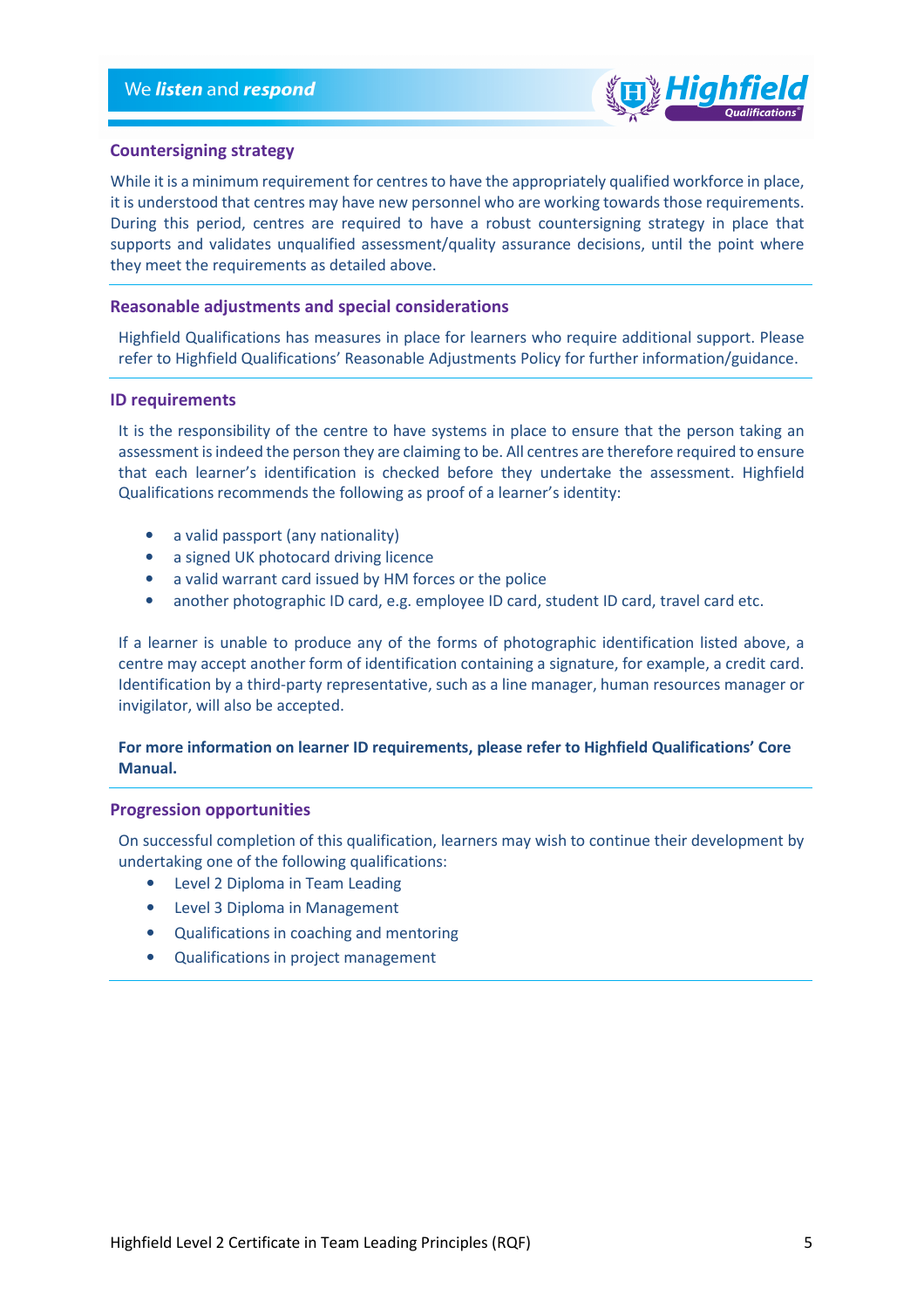

# Appendix 1: Qualification structure

To complete the Highfield Level 2 Certificate in Team Leading Principles (RQF), learners must complete all units within the mandatory group, totaling 13 credits.

# Mandatory group

Learners must achieve all units in this group.

| <b>Unit</b><br>reference | Unit title                                                  | Level | <b>GLH</b> | <b>Credit</b> |
|--------------------------|-------------------------------------------------------------|-------|------------|---------------|
| A/602/1295               | <b>Team Leading Responsibilities</b>                        |       | 20         |               |
| F/602/1282               | Managing yourself and providing direction to your<br>team   |       | 20         |               |
| T/602/1294               | Communicating Information and Knowledge in the<br>Workplace |       | 15         |               |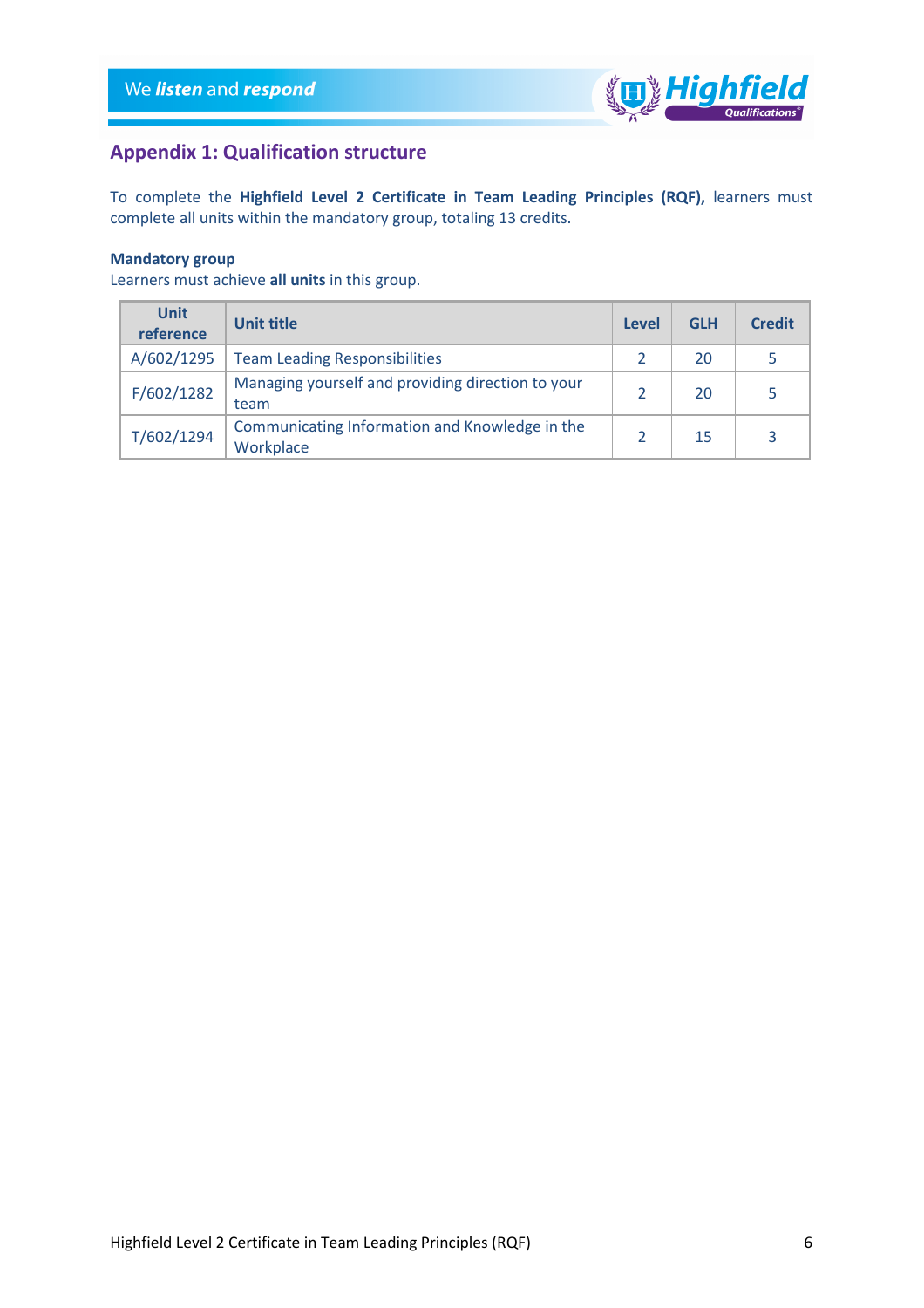

# Appendix 2: Qualification content

# Unit 1: Team leading responsibilities

| Unit number: A/602/1295 |    |
|-------------------------|----|
| Credit:                 | 5  |
| GLH:                    | 20 |
| Level:                  | 2  |

| <b>Learning Outcomes</b> |                                                                                      | <b>Assessment Criteria</b> |                                                                                                         |  |
|--------------------------|--------------------------------------------------------------------------------------|----------------------------|---------------------------------------------------------------------------------------------------------|--|
| <b>The learner will</b>  |                                                                                      | <b>The learner can</b>     |                                                                                                         |  |
| 1.                       | <b>Understand how to develop productive</b><br>working relationships with colleagues |                            | 1.1 Describe the benefits of developing<br>productive working relationships with<br>colleagues          |  |
|                          |                                                                                      |                            | 1.2 Identify how to form relationships with<br>colleagues and those in other organisations              |  |
|                          |                                                                                      |                            | 1.3 Describe how to behave professionally<br>when working with colleagues                               |  |
| 2.                       | <b>Understand how to communicate</b>                                                 |                            |                                                                                                         |  |
|                          | effectively with colleagues                                                          |                            | 2.1 Identify the principles of effective<br>communication                                               |  |
|                          |                                                                                      |                            | 2.2 Identify how to communicate effectively<br>with colleagues                                          |  |
|                          |                                                                                      |                            | 2.3 Describe how to receive and clarify own<br>understanding of information when<br>communicating       |  |
|                          | 3. Understand how to manage conflict with                                            |                            |                                                                                                         |  |
|                          | colleagues                                                                           |                            | 3.1 Identify how to recognise conflicts of<br>interests with colleagues                                 |  |
|                          |                                                                                      |                            | 3.2 Identify measures that can be used to<br>manage or resolve conflicts                                |  |
|                          | 4. Understand how to manage diversity in                                             |                            |                                                                                                         |  |
|                          | working relationships                                                                | 4.1                        | Identify how to take account of diversity<br>issues when developing productive working<br>relationships |  |
| 5.                       | <b>Understand the importance of information</b>                                      |                            |                                                                                                         |  |
|                          | exchange and feedback                                                                |                            | 5.1 Identify the importance of exchanging<br>information and resources with colleagues                  |  |
|                          |                                                                                      |                            | 5.2 Identify how to use feedback on your own<br>performance from colleagues                             |  |
|                          |                                                                                      |                            | 5.3 Describe how to provide useful feedback to<br>colleagues                                            |  |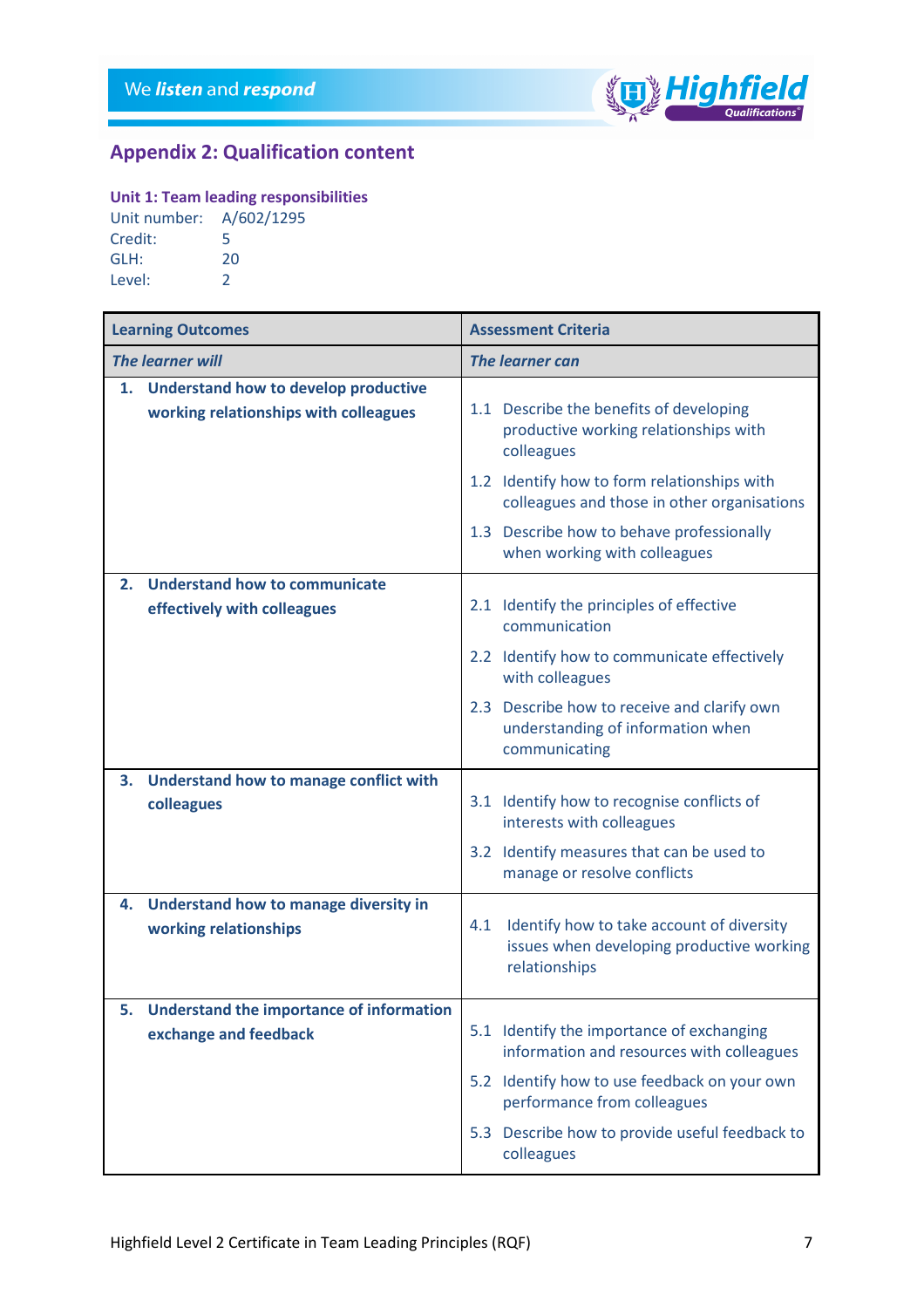

|                         | <b>Learning Outcomes</b>                                    |                 | <b>Assessment Criteria</b>                                                                  |
|-------------------------|-------------------------------------------------------------|-----------------|---------------------------------------------------------------------------------------------|
| <b>The learner will</b> |                                                             | The learner can |                                                                                             |
| 6.                      | <b>Understand leadership styles and ways of</b>             |                 | 6.1 Identify different styles of leadership                                                 |
|                         | motivating, supporting and encouraging<br>teams             |                 | 6.2 Identify ways to motivate, support and<br>encourage team members                        |
|                         |                                                             | 6.3             | Describe how to recognise team<br>achievement                                               |
|                         |                                                             |                 | 6.4 Explain why it is important to encourage<br>others to take the lead                     |
|                         |                                                             |                 | 6.5 Explain what the benefits are of recognising<br>creativity and innovation within a team |
|                         | 7. Understand how to manage conflict when<br>leading a team |                 | 7.1 Identify the types of conflict that may arise<br>within a team                          |
|                         |                                                             |                 | 7.2 Explain how to manage possible conflict<br>within a team                                |
| 8.                      | <b>Understand how to identify work-related</b>              |                 | 8.1 Identify types of work-related difficulties                                             |
|                         | difficulties and how to find potential                      |                 | and conflicts of interest                                                                   |
|                         | solutions                                                   | 8.2             | Explain how to resolve identified and<br>potential work-related difficulties                |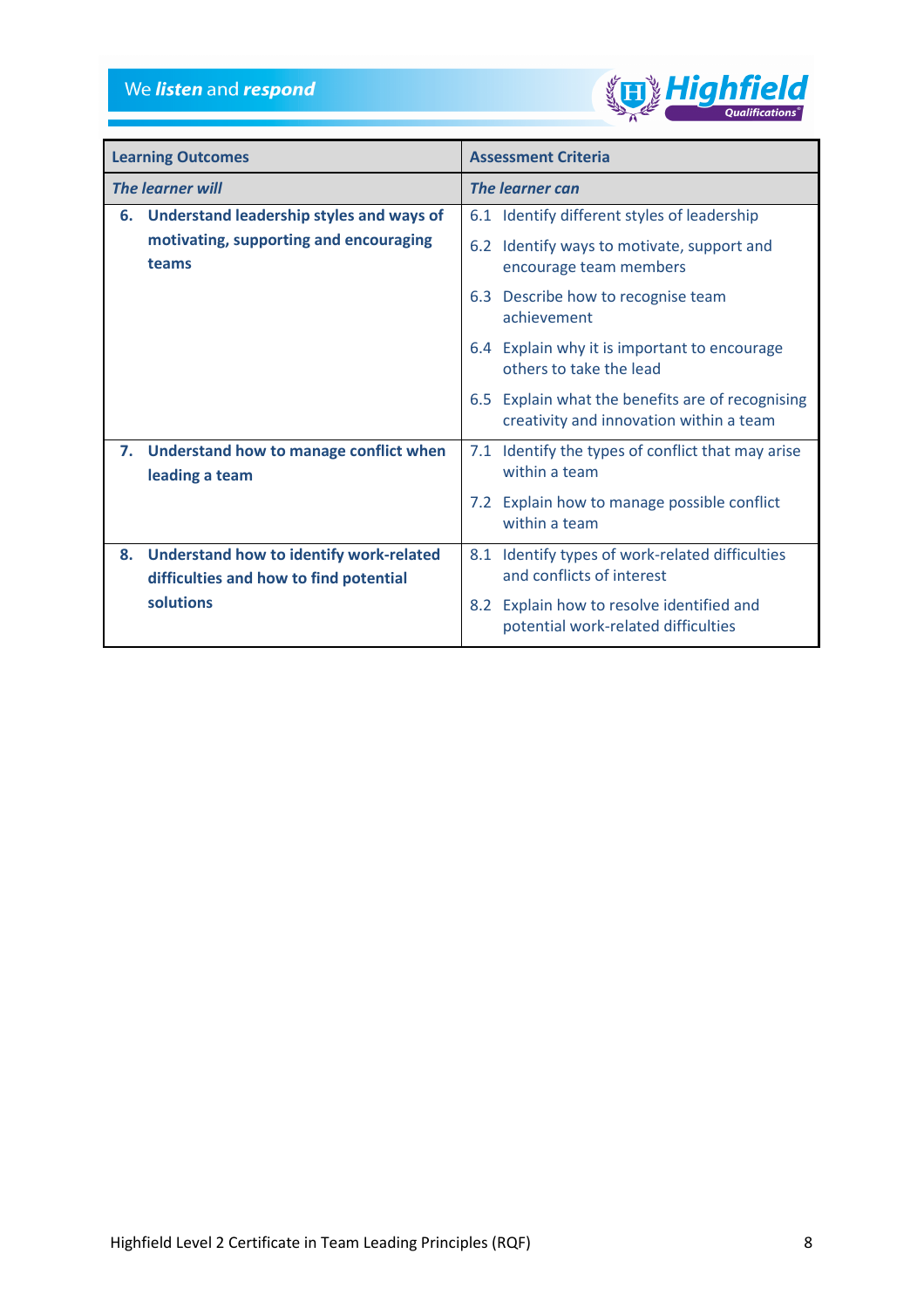

Unit 2: Managing yourself and providing direction to your team

| Unit number: | F/602/1282    |
|--------------|---------------|
| Credit:      | 5             |
| GLH:         | 20            |
| Level:       | $\mathcal{L}$ |

| <b>Learning Outcomes</b>                                                      | <b>Assessment Criteria</b>                                                                                                                           |
|-------------------------------------------------------------------------------|------------------------------------------------------------------------------------------------------------------------------------------------------|
| The learner will                                                              | <b>The learner can</b>                                                                                                                               |
| 1. Understand the principles of resource<br>management and managing resources | 1.1 Identify why managing your own knowledge<br>and understanding is important                                                                       |
|                                                                               | 1.2 Identify why managing your own skills and<br>time is important                                                                                   |
|                                                                               | 1.3 Identify the requirements of a work role                                                                                                         |
|                                                                               | 1.4 Know how to set work objectives which are<br><b>SMART</b>                                                                                        |
|                                                                               | 1.5 Identify a range of development activities<br>that contribute to your own performance                                                            |
| 2. Understand how to plan and undertake<br>development effectively            | 2.1 Identify what an effective development<br>plan should contain                                                                                    |
|                                                                               | 2.2 Identify the different types of development<br>activities that can be undertaken to address<br>identified gaps in knowledge and<br>understanding |
|                                                                               | 2.3 Identify how development activities<br>contribute to performance                                                                                 |
| 3. Understand how to monitor your own<br>development                          | 3.1 Identify how to update development plans<br>and work objectives in light of your<br>performance                                                  |
|                                                                               | 3.2 Identify how to update development plans<br>and work objectives in light of feedback<br>received from colleagues and managers                    |
|                                                                               | 3.3 Identify how to record the use of your time<br>and identify possible improvements                                                                |
| 4. Understand how to identify team leading<br>qualities                       | 4.1 Describe different ways of communicating<br>effectively with a team                                                                              |
|                                                                               | 4.2 Identify how to set work objectives that are<br><b>SMART</b>                                                                                     |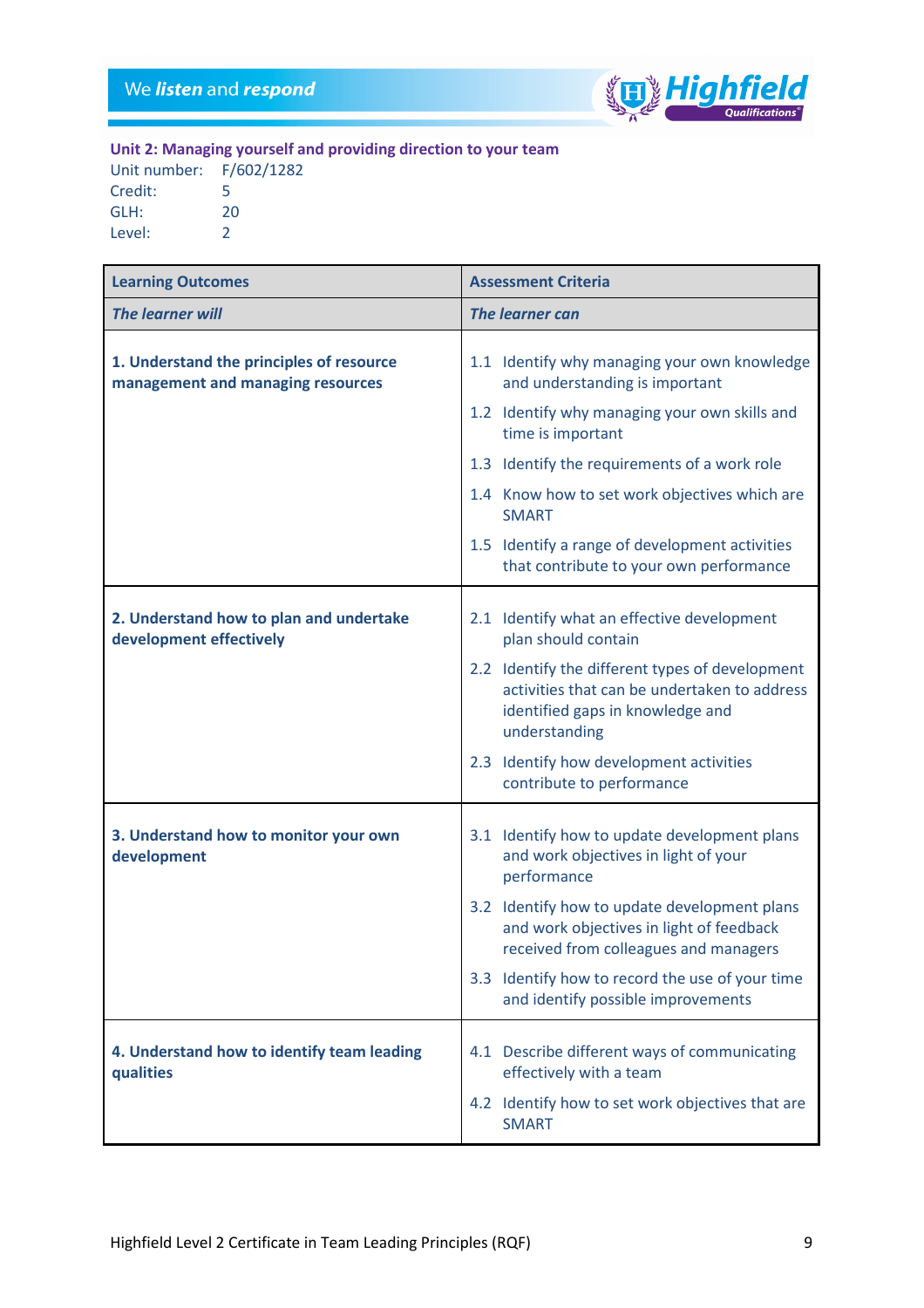

| 5. Understand the importance of<br>planning within team leading       | 5.1 Identify how to plan the achievement of team<br>objectives<br>5.2 Describe why it is important to involve team members<br>in the planning process<br>5.3 Identify why it is important to show team members<br>how personal work objectives contribute to the<br>overall achievement of team objectives |
|-----------------------------------------------------------------------|------------------------------------------------------------------------------------------------------------------------------------------------------------------------------------------------------------------------------------------------------------------------------------------------------------|
| 6. Understand leadership styles and                                   | 6.1 Identify different styles of leadership                                                                                                                                                                                                                                                                |
| ways of motivating, supporting and<br>encouraging teams               | 6.2 Identify ways to motivate, support and encourage<br>team members to achieve work objectives                                                                                                                                                                                                            |
|                                                                       | 6.3 Describe how to recognise team achievement                                                                                                                                                                                                                                                             |
|                                                                       | 6.4 Explain why it is important to encourage others to<br>take the lead                                                                                                                                                                                                                                    |
|                                                                       | 6.5 Explain what the benefits are of recognising creativity<br>and innovation within a team                                                                                                                                                                                                                |
| 7. Understand how to manage<br>conflict and difficulties when leading | 7.1 Identify the types of conflict and difficulties that may<br>arise within a team                                                                                                                                                                                                                        |
| a team                                                                | 7.2 Explain how to manage possible conflict and<br>difficulties within a team                                                                                                                                                                                                                              |
|                                                                       | 7.3 Explain how support can be given to colleagues to<br>overcome difficulties and conflict                                                                                                                                                                                                                |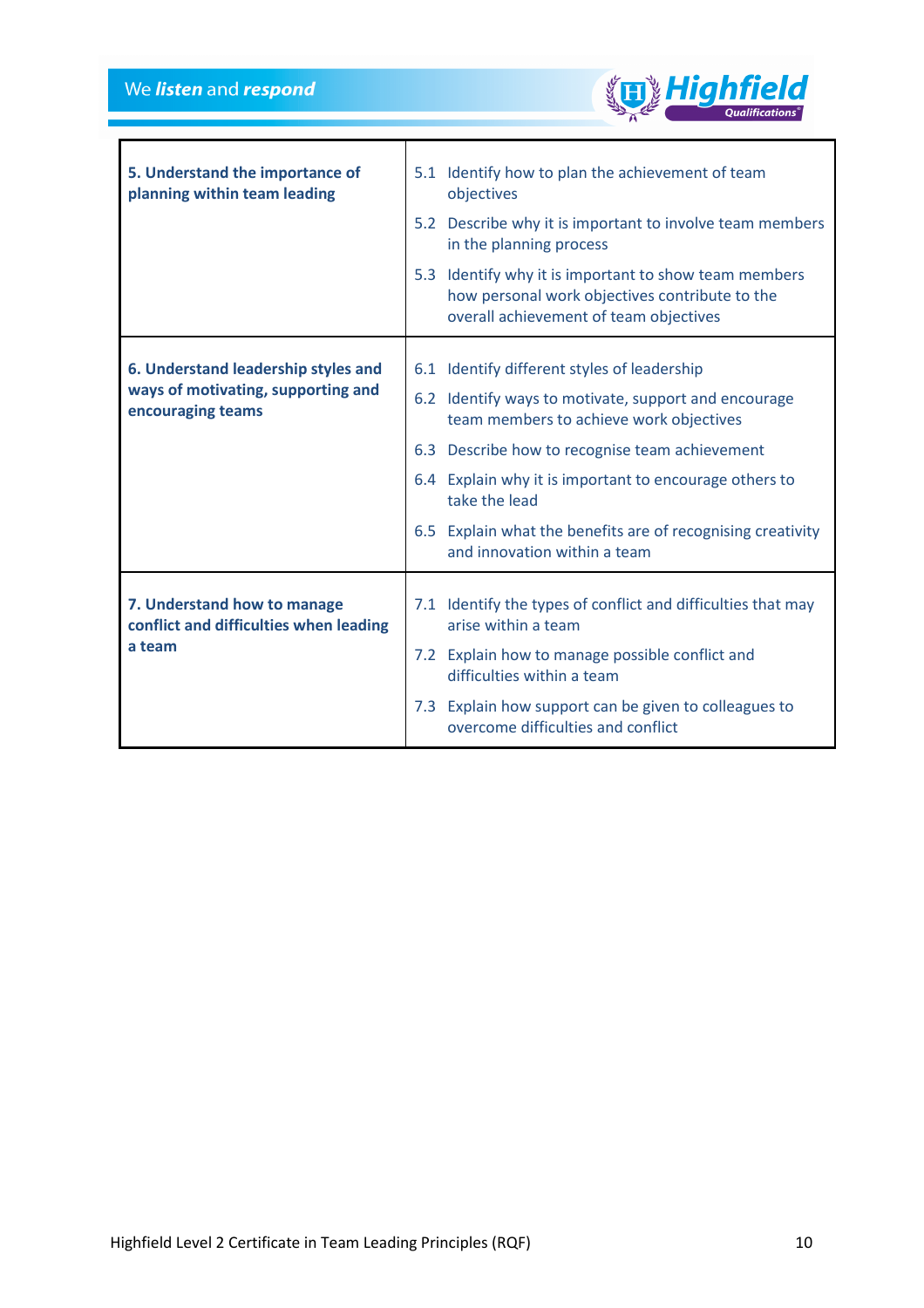

Unit 3: Communicating information and knowledge in the workplace

| Unit number: T/602/1294 |
|-------------------------|
| З                       |
| 15                      |
| $\mathcal{L}$           |
|                         |

| <b>Learning Outcomes</b>                                                                        | <b>Assessment Criteria</b>                                                                                                                                                                                                                                                               |
|-------------------------------------------------------------------------------------------------|------------------------------------------------------------------------------------------------------------------------------------------------------------------------------------------------------------------------------------------------------------------------------------------|
| <b>The learner will</b>                                                                         | <b>The learner can</b>                                                                                                                                                                                                                                                                   |
| 1. Understand how to identify information<br>required and its reliability for communication     | 1.1 Identify the types of information and<br>knowledge that need to be communicated<br>1.2 Identify the target audiences that require<br>information and knowledge                                                                                                                       |
| 2. Understand communication techniques and<br>how to communicate effectively with<br>colleagues | 2.1 Identify different types of communication<br>techniques<br>2.2 Identify the principles of effective<br>communication<br>2.3 Identify how to communicate effectively                                                                                                                  |
|                                                                                                 | with colleagues<br>2.4 Describe how to make sure that the team<br>has received and understood the<br>information being communicated                                                                                                                                                      |
| 3. Understand how to adapt communication<br>techniques and methods with teams                   | 3.1 Identify how to adapt communication<br>techniques with team members<br>3.2 Identify different types of verbal and non-<br>verbal communication<br>3.3 Describe how to modify communication<br>methods in response to verbal and non-<br>verbal feedback                              |
| 4. Understand how to plan and allocate work<br>for a team                                       | 4.1 Explain how to develop a plan of work for a<br>team<br>4.2 Identify how plans of work need to be<br>agreed with a team<br>4.3 Explain why it is important to allocate work<br>to team members giving SMART targets<br>4.4 Describe why it is important to agree<br>standards of work |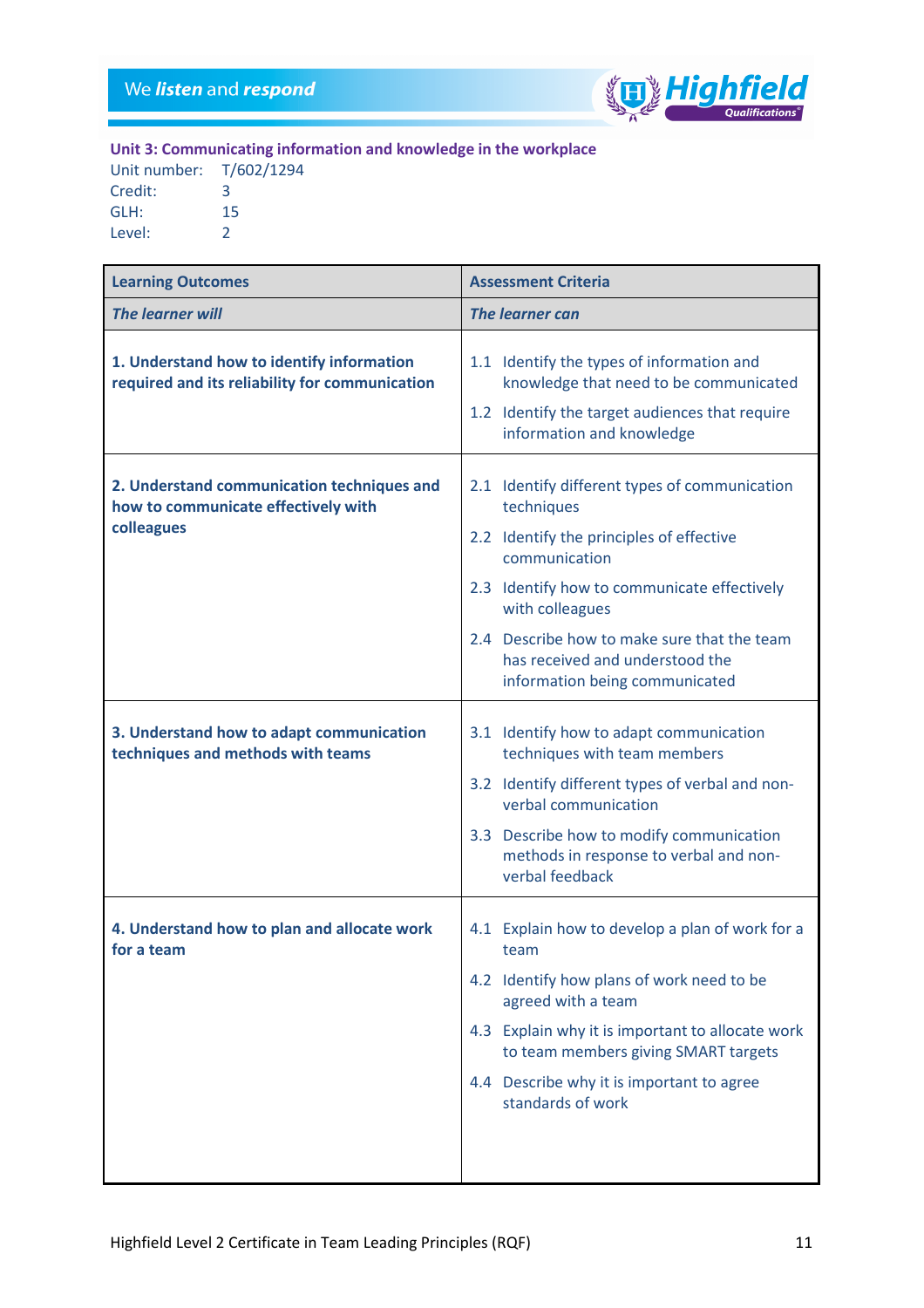We *listen* and *respond* 



| <b>Learning Outcomes</b>                                                     | <b>Assessment Criteria</b>                                                                           |  |
|------------------------------------------------------------------------------|------------------------------------------------------------------------------------------------------|--|
| The learner will                                                             | The learner can                                                                                      |  |
| 5. Understand how to lead team members to<br>achieve team objectives         | Explain why it is important to support team<br>5.1<br>members in order to achieve team<br>objectives |  |
| 6. Understand how to monitor and evaluate the<br>performance of team members | 6.1 Describe why it is important to monitor and<br>evaluate team members' performance                |  |
|                                                                              | 6.2 Explain how to assess team members' work<br>against agreed standards and objectives              |  |
|                                                                              | 6.3 Describe how to recognise the<br>achievements of team members                                    |  |
| 7. Understand how to manage conflict when<br>leading a team                  | 7.1 Identify the types of conflict that may arise<br>within a team                                   |  |
|                                                                              | 7.2 Explain how to manage possible conflict<br>within a team                                         |  |